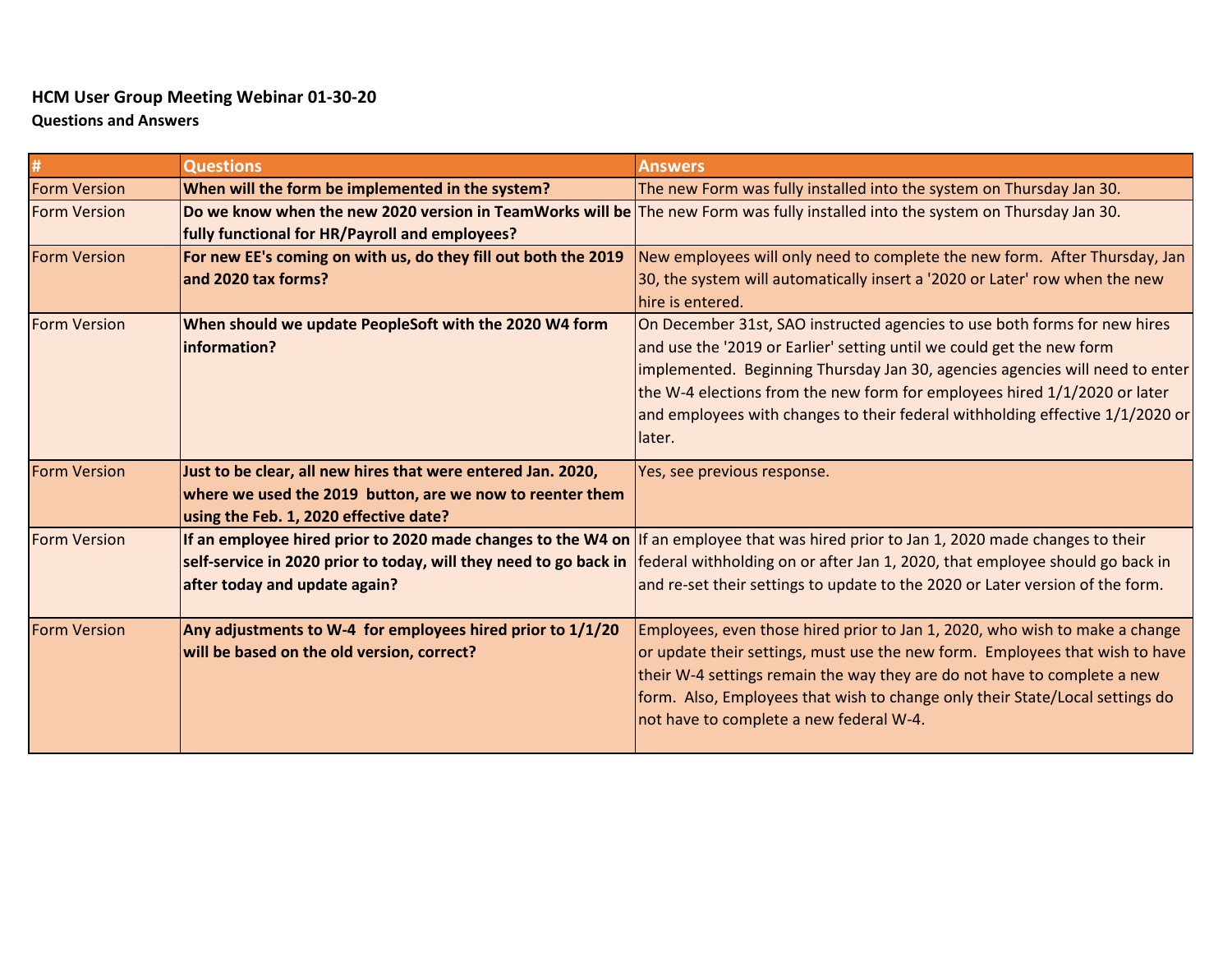| <b>Form Version</b>    | So we now use the radio button for 2020, not 2019 and<br>earlier?                                                                                                          | The '2020 or Later' button will be used for new hires and for employees that<br>want to make updates or adjustments to their current Federal withholding.                                                                                                                                                                                                                                                                                  |
|------------------------|----------------------------------------------------------------------------------------------------------------------------------------------------------------------------|--------------------------------------------------------------------------------------------------------------------------------------------------------------------------------------------------------------------------------------------------------------------------------------------------------------------------------------------------------------------------------------------------------------------------------------------|
|                        |                                                                                                                                                                            | The '2019 or Earlier' button should be used when the employee only wants to<br>change their state withholding.                                                                                                                                                                                                                                                                                                                             |
| <b>Form Version</b>    | What if an employee hired prior to Jan 1, 2020 using the 2019<br>makes a change in 2020 but doesn't choose the radio dial to                                               | Employees do not see the buttons in Self Service.                                                                                                                                                                                                                                                                                                                                                                                          |
|                        | change to 2020 and leaves it on 2019, what happens then?                                                                                                                   | Employees will use the W-4 Tax Information page in Employee Self Service and<br>if an employee makes an adjustment on this page, the system will insert a new<br>effective dated row and will select the '2020 or Later' radio button. If an<br>employee makes a change to State/Local settings, you will see a new effective<br>dated row and the '2019 or Earlier' button will be selected.                                              |
| H of H                 | Is there an issue with PeopleSoft and employees who select<br>Head of Household and a \$\$\$ amount on the form?                                                           | An issue was identified shortly after the previous tax updated where the<br>system allowed the selection of 'Head of Household prior to the value being a<br>valid value for selection. This problem has now been resolved.                                                                                                                                                                                                                |
| H of H                 | Do we know when the Head of Household designation will be<br>working properly?                                                                                             | As of Thursday, Jan 30, the 'Head of Household' designation value is working<br>correctly.                                                                                                                                                                                                                                                                                                                                                 |
| <b>IRS Instruction</b> | When we as the employer are entering the tax information for<br>"Multiple Jobs or Spouse Works" based on the new W4 Form?                                                  | If the employee has completed a paper version of the form, and the employee<br>a new employee, how do we determine when to check the box has selected this option, the small box on the right hand side of the form next<br>to Step 2 (c) will be checked. This will indicate that the "Multiple Jobs or<br>Spouse Works" should be checked on the Administrator page.<br>Employees are responsible for making the selections on the form. |
| <b>IRS Instruction</b> | Where on the printed W4 form does it indicate that we should See previous response.<br>check the "Multiple Jobs or Spouse Works" box on the<br><b>Administrative page?</b> |                                                                                                                                                                                                                                                                                                                                                                                                                                            |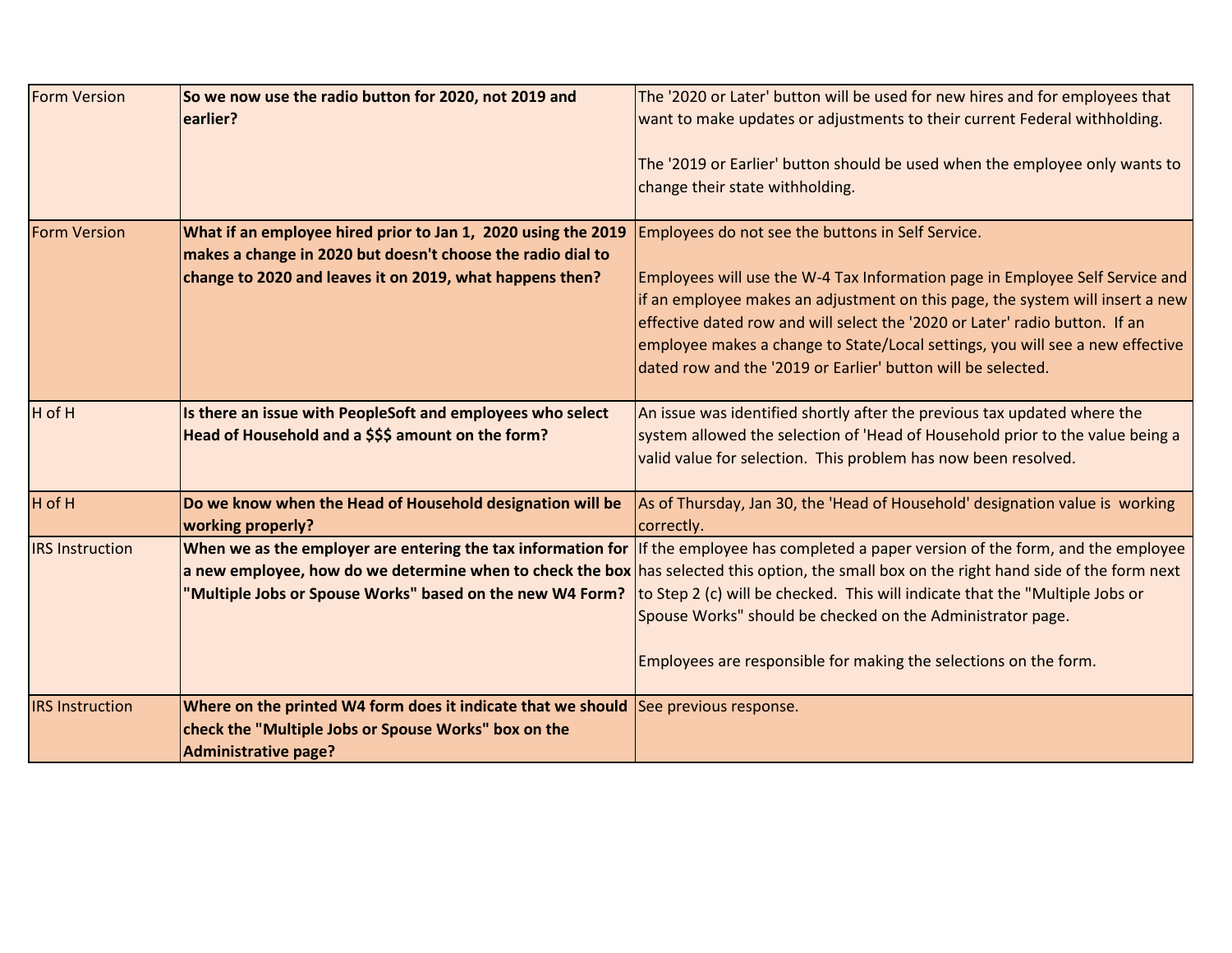| <b>IRS</b> Instruction  | Where on the paper form is the exempt selection?                                                            | The following is from Page 2 of the instruction booklet.                               |
|-------------------------|-------------------------------------------------------------------------------------------------------------|----------------------------------------------------------------------------------------|
|                         |                                                                                                             | "To claim exemption from withholding, certify                                          |
|                         |                                                                                                             | that you meet both of the conditions above by writing "Exempt"                         |
|                         |                                                                                                             | on Form W-4 in the space below Step 4(c). Then, complete                               |
|                         |                                                                                                             | Steps 1(a), 1(b), and 5. Do not complete any other steps."                             |
| <b>IRS Instruction</b>  | On the directions of the form it states that we are supposed to                                             | Yes, as per the previous response.                                                     |
|                         | write Exempt on the line under section 4c, correct?                                                         |                                                                                        |
|                         |                                                                                                             |                                                                                        |
| <b>IRS</b> Instruction  | From what I gather in reading the instructions, when manually $\sqrt{ }$ Yes, as per the previous response. |                                                                                        |
|                         | completing a new 2020 W-4 and an employee wishes to claim                                                   |                                                                                        |
|                         | exempt, they must hand-write it on the 2020 W-4 form in                                                     |                                                                                        |
|                         | space below Step 4 (c). Is this correct?                                                                    |                                                                                        |
| <b>IRS Instruction</b>  | If an eel hired in 2019 has a \$50 extra withholding. Will this                                             | If the employee does nothing to update their settings in the system, this              |
|                         | withholding remain in 2020?                                                                                 | withholding will remain. If the employee does go into the system to update             |
|                         |                                                                                                             | their withholding, this value will need to be re-entered.                              |
| <b>IRS</b> Instruction  | Correspondence was sent out to employees advising them to                                                   | The new instructions require the employee to identify the number of                    |
|                         | touch their W4s due to filing 10 allowances or more. When we                                                | 'qualifying children' and multiply that amount by \$2000 and enter that amount         |
|                         | have to adjust there allowances to single and zero. Now that                                                | in the Step 3 and then they must identify the number of 'other dependents'             |
|                         | that's not an option, what do we use?                                                                       | and multiply that amount by \$500 and enter that amount. The total of these            |
|                         |                                                                                                             | two amounts is what will be used instead of allowances.                                |
|                         |                                                                                                             |                                                                                        |
| <b>System Operation</b> | What happens when the employee doesn't enter any data on                                                    | Employees (new hires) that do not complete any of the other sections of the            |
|                         | the form other than their name/address signature?                                                           | form will automatically be set to 'Single' with no other adjustments or<br>deductions. |
| <b>System Operation</b> | What happens when the employer receives a notice from the                                                   | Oracle did not provide any instruction on this matter. SAO assumes that such           |
|                         | IRS to withhold at a higher rate for the employee?                                                          | a letter from the IRS would contain more specific instructions on how those            |
|                         |                                                                                                             | entries should be made.                                                                |
| <b>System Operation</b> | Will an employee who is currently employed but given a                                                      | No, a promotion within the company will not automatically require the                  |
|                         | promotion, will they have to enter a new W4 form, because                                                   | completion of a new W-4 form.                                                          |
|                         | they are moving from hourly to salary?                                                                      |                                                                                        |
| <b>System Operation</b> | If they change agencies, OHR requires them to complete all                                                  | The system itself would not require it, that would be an agency policy, if that is     |
|                         | new tax forms so they would need to do a new form?                                                          | the case.                                                                              |